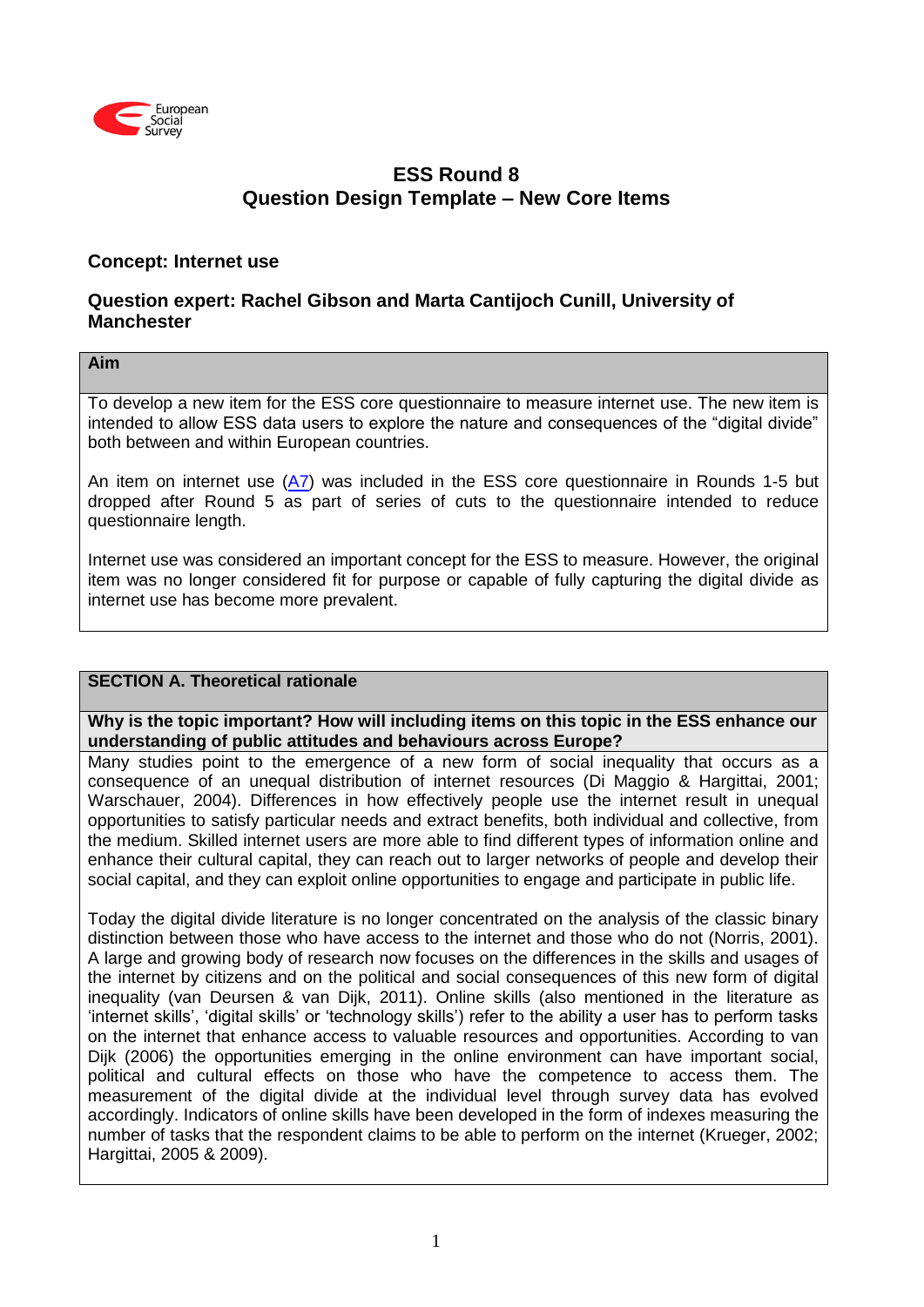Other work focuses on active use of the internet and looks at the extent to which use (as opposed to simply access) varies across different population sub-groups, for example men and women (Bimber, 2000), and may affect outcomes such as health and wellbeing (Kraut et al, 2002). Usage is positively correlated with technological acceptance which in turn depends on people's perceptions of the usefulness and ease of use of technology, in this case the internet (Porter and Donthu, 2006). Internet use may therefore be seen as a proxy indicator of access to and familiarity with internet resources.

## **SECTION B. Relationship with other variables in ESS questionnaire**

**Are the items intended to be used primarily as explanatory/background variables or is the topic primarily of interest as a dependent variable?**

The addition of a new internet use variable to the ESS core questionnaire would constitute an update of section F to include a new relevant dimension of the concept of socio-economic status. There is a prominent line of research which investigates new forms of digital inequality, its dimensions and its predictors. It also discusses the wider policy implications of unequal distributions of internet resources and the need for achieving an empowered citizenry also on the internet (Hargittai, 2002; van Deursen & van Dijk, 2011 & 2014; Ferro et al, 2011).

Access to online resources may also be a valuable explanatory variable in the analysis of political behaviour. For example, online skills have been shown to be fundamental explanatory factors of online political participation (Krueger, 2002; Mossberger et al, 2008; Anduiza et al, 2010). An update of the ESS questionnaire to include indicators of new forms of engagement that take place online (e.g. e-expressive participation) would be fully comprehensive if complemented with the inclusion of new relevant predictors of this type of behaviour such as online skills.

Finally, there may be associations between familiarity with the internet and respondent's social networks (items C2-C4 in the core questionnaire), physical health (C7-C8) and psychological wellbeing (C1) (Kraut et al,2002; Kim et al, 2009).

## **SECTION C. Potential methodological or practical difficulties**

**Provide brief details of any potential methodological or practical difficulties associated with asking about this topic on a face to face cross-national survey**

Introducing items designed to capture use of new and evolving technologies into a long running time series such as the ESS core questionnaire raises concerns about whether such items are sufficiently "future proof" so as to remain applicable in future rounds of the ESS. The risk of items becoming outdated should be minimised by avoiding reference, where possible, to specific technology, software, social media platforms etc.

Ideally, we would aim to capture the digital divide and potential digital inequalities with a measure of online skills which captures the extent to which people are comfortable exploiting the internet for different purposes. We might wish, for example, to relate differences in political engagement to differences in the extent to which people are familiar with/have used the internet to retrieve political information. However, this would require a battery of items. The ESS is a multi-topic survey and there is limited space available within the core questionnaire (1-2 items) to measure the digital divide.

With this in mind, the focus will be on developing a general purpose item on internet use which can be used as a proxy indicator of familiarity with internet resources.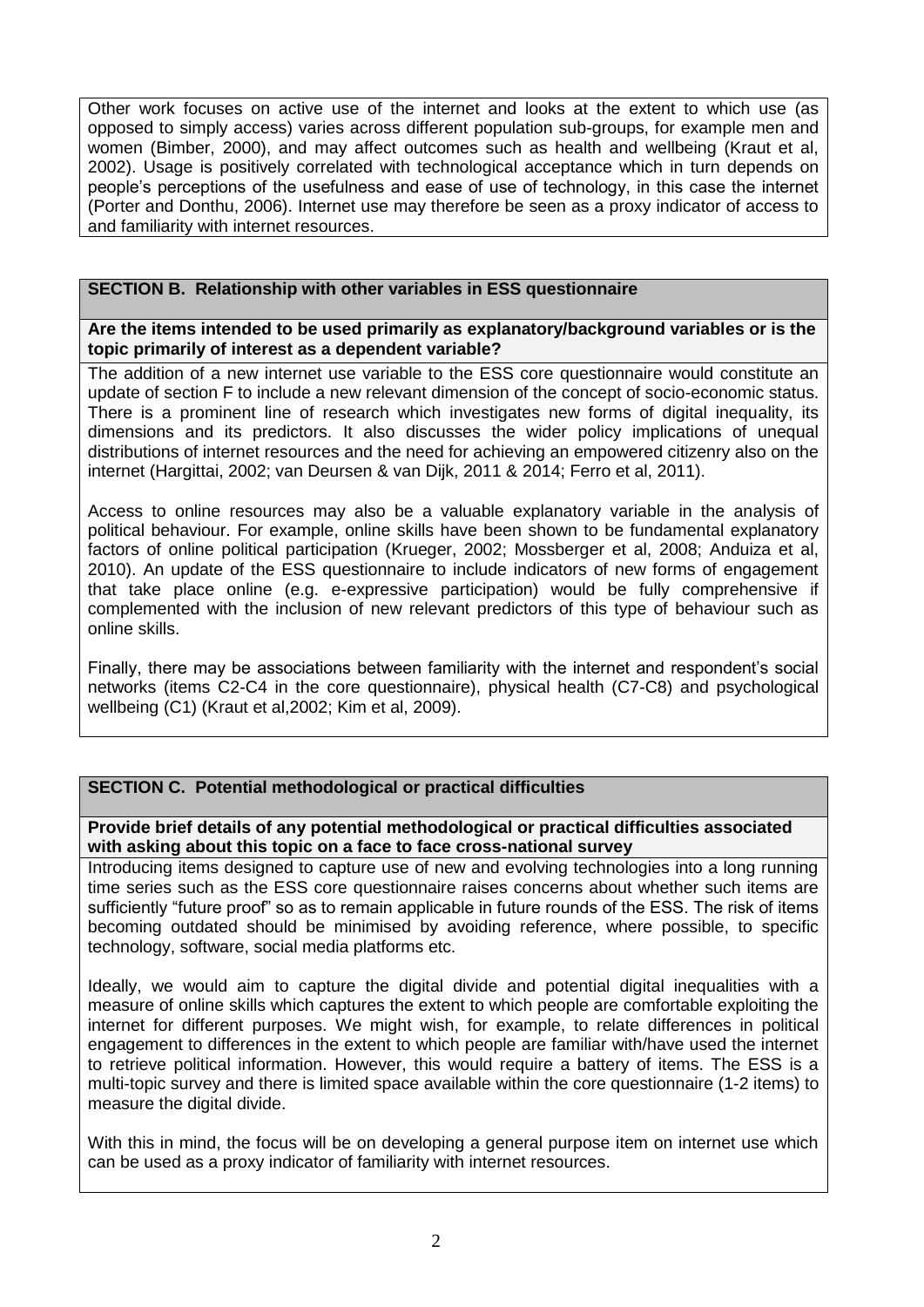A lot of previous research points to the fact that offering fixed response categories to questions asking about frequency behaviour (e.g. how many hours they watch TV) can influence respondents and bias their answers i.e. their response varies depending on the answer categories offered (Schwarz et al, 1985; Gaskell et al, 1994). This is a particular problem in cross-national surveys where scale effects and, for example, respondents' tendency to gravitate to the mid-point may vary across countries. The recommendation is generally therefore to use open questions for such frequency items to try and minimise measurement error and maximise equivalence across countries.

## **SECTION D. Concept definition and measurement**

#### **Frequency of internet use**

This item is intended to provide a measure of how frequently respondents' use the internet, if at all. Frequency of use can be viewed as a proxy for an individual's level of familiarity with internet resources. Based on research demonstrating that greater use of technology is positively correlated with an acceptance of its utility and then it would seem reasonable to expect a correlation between frequency of internet use and awareness of what the internet can offer.

It should be understood that frequency of use is not necessarily a reliable measure of effective use or individual skill in using the internet. Indeed arguably the more skilled a user is, the less time they would require to exploit the internet's resources to achieve a specific purpose.

A detailed frequency measure (rather than simple binary use vs. not) is required to capture variation in levels of internet use in countries where internet penetration is high. The item aims to identify respondents who are always online (e.g. through their smartphones) and to distinguish this group from those who might use the internet every day but not all the time (e.g. just for work). At the other end of the distribution, we also find it relevant to distinguish between different types of non-use: some people may have access at home (e.g. because their kids or partner use it) but they may not use it themselves.

Respondents should include all internet use whether at home, work or on mobile devices.

#### **Question wording**

**A2 CARD 1** People can use the internet on different devices such as computers, tablets and smartphones. How often do you use the internet on these or any other devices, whether for work or personal use?



## **ASK IF MOST DAYS OR EVERY DAY AT A2 (code 4 or 5)**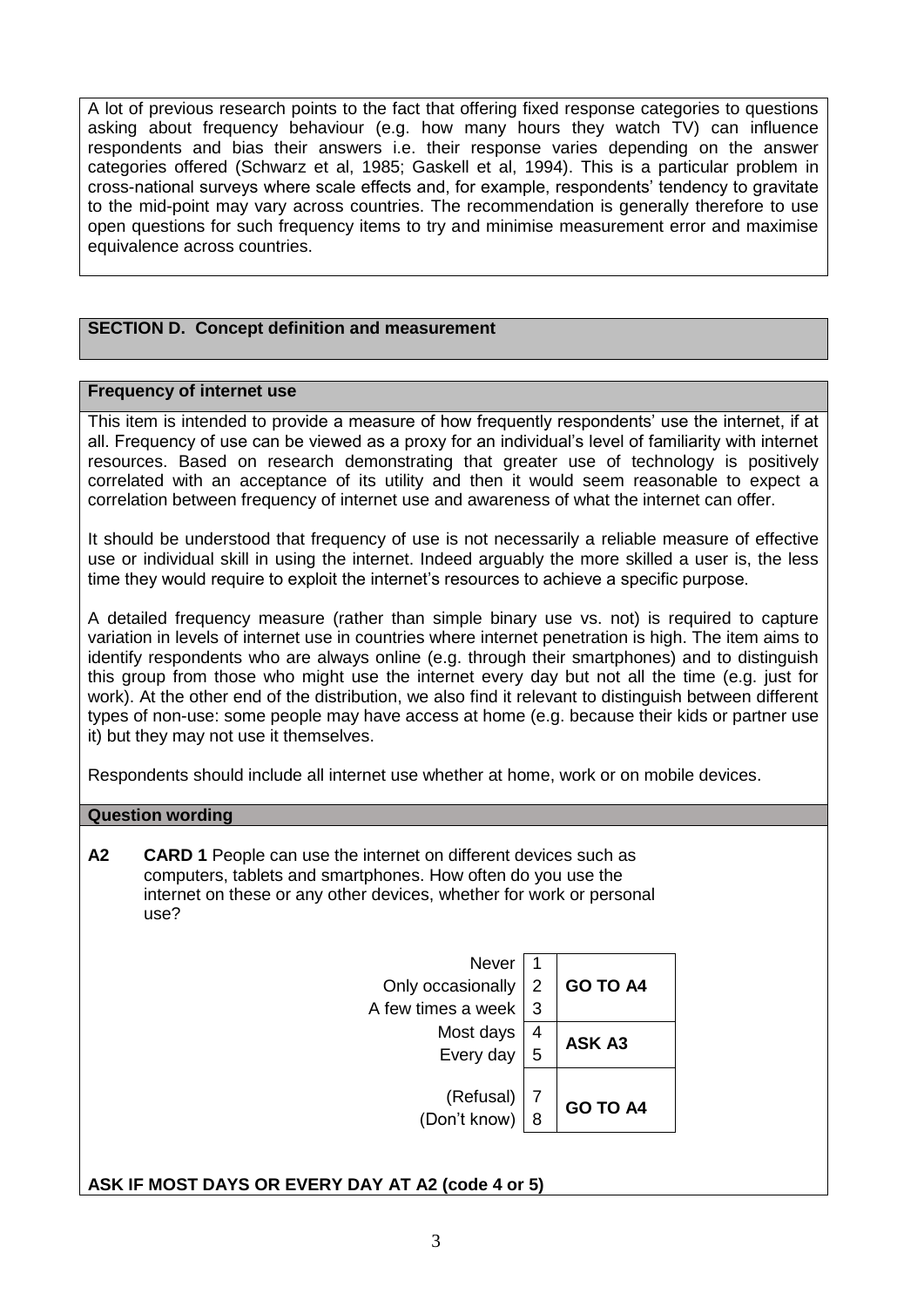| A3 | On a typical day, about how much time do you spend using the<br>internet on a computer, tablet, smartphone or other device,<br>whether for work or personal use? Please give your answer in<br>hours and minutes. |  |
|----|-------------------------------------------------------------------------------------------------------------------------------------------------------------------------------------------------------------------|--|
|    | <b>WRITE IN DURATION:</b><br>minutes<br>hours                                                                                                                                                                     |  |
|    | (Refusal)<br>7777<br>(Don't know)<br>8888                                                                                                                                                                         |  |

# **SECTION E. References Please provide full references for any studies mentioned in the template below** Bimber, B.. (2000). Measuring the Gender Gap on the Internet. *Social Science Quarterly*, *81*(3), 868–876 Blank, G., & Groselj, D. (2014). Dimensions of Internet use: amount, variety, and types. *Information, Communication & Society*, *17*(4), 417-435. Di Maggio, P., & Hargittai, E. (2001). "Social implications of the Internet." *Annual Review of Sociology,* 27: 307–336. Ferro, E., Helbig, N. C., & Gil-Garcia, J. R. (2011). The role of IT literacy in defining digital divide policy needs. *Government Information Quarterly*, *28*(1), 3-10. Gaskell, G. D., O'Muircheartaigh, C. A., & Wright, D. B. (1994). Survey questions about the frequency of vaguely defined events: The effects of response alternatives. *Public Opinion Quarterly*, *58*(2), 241- 254. Hargittai, E. (2002). Second-level digital divide: Differences in people's online skills. *First monday*, *7*(4). Hargittai, E. (2005). "Survey Measures of Web-Oriented Digital Literacy." *Social Science Computer Review,* 23(3): 371–379. Hargittai, E. (2009). "An Update on Survey Measures of Web-Oriented Digital Literacy." *Social Science Computer Review,* 27(1): 130–137. Kim, J., LaRose, R. and Peng, W. (2009) "Loneliness as the cause and the effect of problematic Internet use: The relationship between Internet use and psychological well-being." *CyberPsychology & Behavior* 12 (4): 451-455 Kraut, R., Patterson, M., Lundmark, V., Kiesler, S., Mukophadhyay, T. and Scherlis, W., 1998. Internet paradox: A social technology that reduces social involvement and psychological wellbeing?. *American psychologist*, *53*(9) Krueger, B. S. (2002). 'Assessing the potential of Internet political participation in the United States: A resource approach. *American Politics Research* 30(5): 476-98. Mossberger, K., Tolbert, C. & NcNeal, R. (2008). *Digital citizenship. The internet, society, and participation.* Cambridge, MA: the MIT Press. Norris, P. (2001). *Digital divide: Civic engagement, information poverty, and the Internet worldwide*. Cambridge University Press. Porter, C.E. and Donthu, N., 2006. Using the technology acceptance model to explain how attitudes determine Internet usage: The role of perceived access barriers and demographics. *Journal of business research*, *59*(9): 999-1007. Schwarz, N., Hippler, H. J., Deutsch, B., & Strack, F. (1985). Response scales: Effects of category range on reported behavior and comparative judgments. *Public Opinion Quarterly*, *49*(3), 388-395.